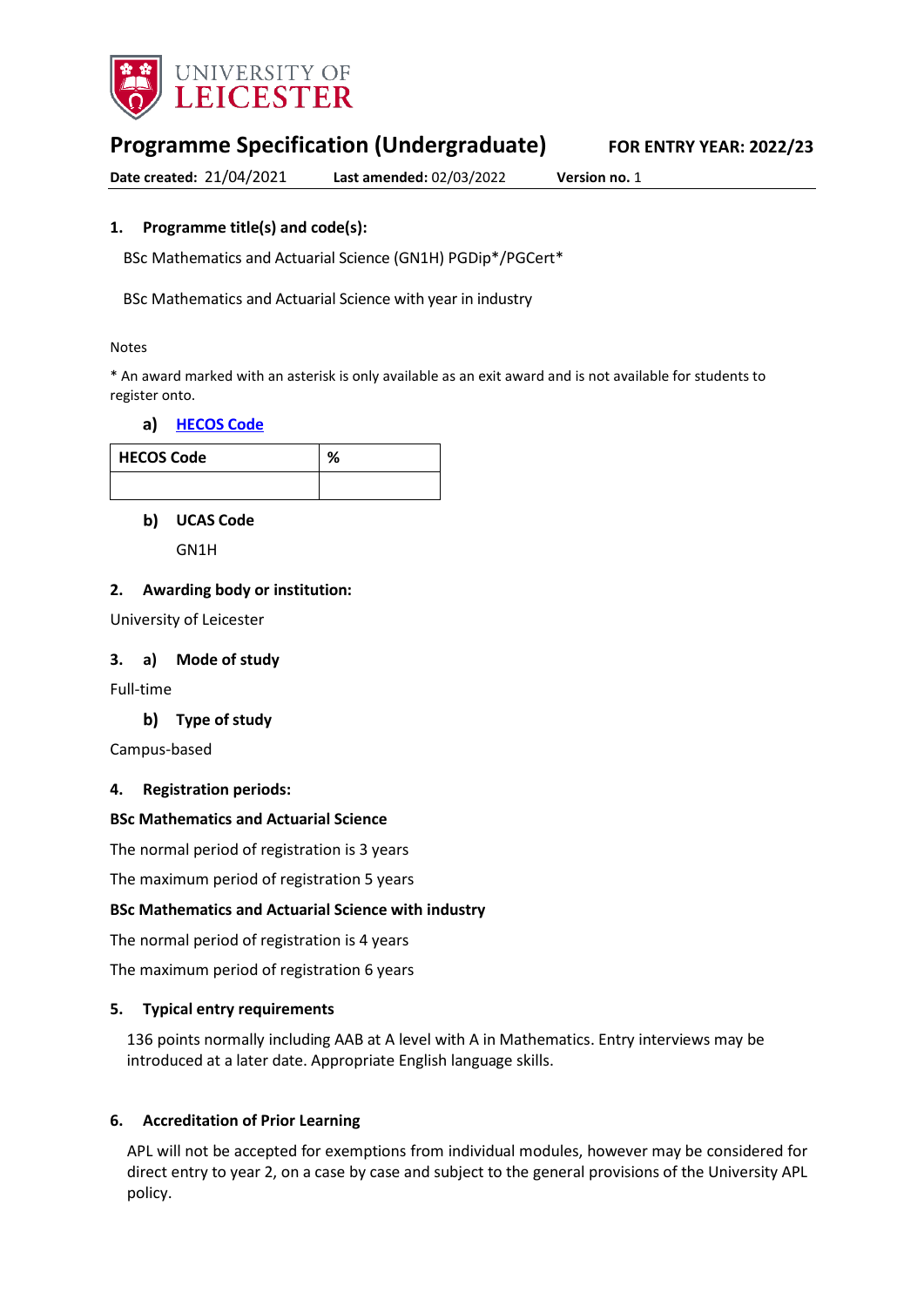### **7. Programme aims**

The programme aims to:

- foster confidence, convey knowledge and develop expertise in mathematics, including an appreciation of the usefulness of mathematics, particularly in a business/financial context;
- provide an education and training in mathematics which includes fundamental concepts and gives an indication of the breadth of mathematics, and in particular to gain a solid grounding in the key applications of mathematics within finance/actuarial science;
- provide an education and training in actuarial science consistent with the Faculty and Institute of Actuaries' Core Technical competencies;
- develop an appreciation of the necessity for rigorous justification of assertions and the need for logical arguments;
- develop the ability to model the world using mathematics, and to be able to produce relevant and robust solutions to real-world problems;
- enable students to develop self-confidence gained through the provision of careful guidance in the first level, with increasing independence later;
- improve students' team-working skills;
- stimulate intellectual development and develop powers of critical analysis, problem solving, written communication skills and improve presentational skills;
- develop the ability to communicate solutions to problems and mathematical concepts in general using language appropriate to the target audience;
- develop project-management skills;
- develop competence in IT, in particular the use of mathematical software;
- enhance practical computing skills by learning software relevant to the business community;
- develop skills which will have direct applicability to employment in the financial sector, notably the actuarial profession;
- raise students' expertise and understanding to a point where they could embark upon postgraduate mathematical study;
- develop the ability to complete independent project work and foster the skill of application of mathematical tools in a financial context.

In addition to the aims above, the "with Industry" variant of the programme aims to:

- place students on challenging and relevant industrial placements;
- enable students to use and develop the knowledge and skills gained during the taught part of the programme; and
- develop students' career management and development skills.

## **8. Reference points used to inform the programme specification**

- QAA Benchmarking Statement
- Framework for Higher Education Qualifications (FHEQ)
- UK Quality Code for Higher Education
- University Learnin[g Strategy](https://www2.le.ac.uk/offices/sas2/quality/learnteach)
- [University Assessment Strategy](https://www2.le.ac.uk/offices/sas2/quality/learnteach)
- University of Leicester Periodic Developmental Review Report
- External Examiners' reports (annual)
- United Nations Education for Sustainable Development Goals
- Student Destinations Data
- Professional organisations (Institute and Faculty of Actuaries)

### **9. Programme Outcomes**

Unless otherwise stated, programme outcomes apply to all awards specified in 1. Programme title(s).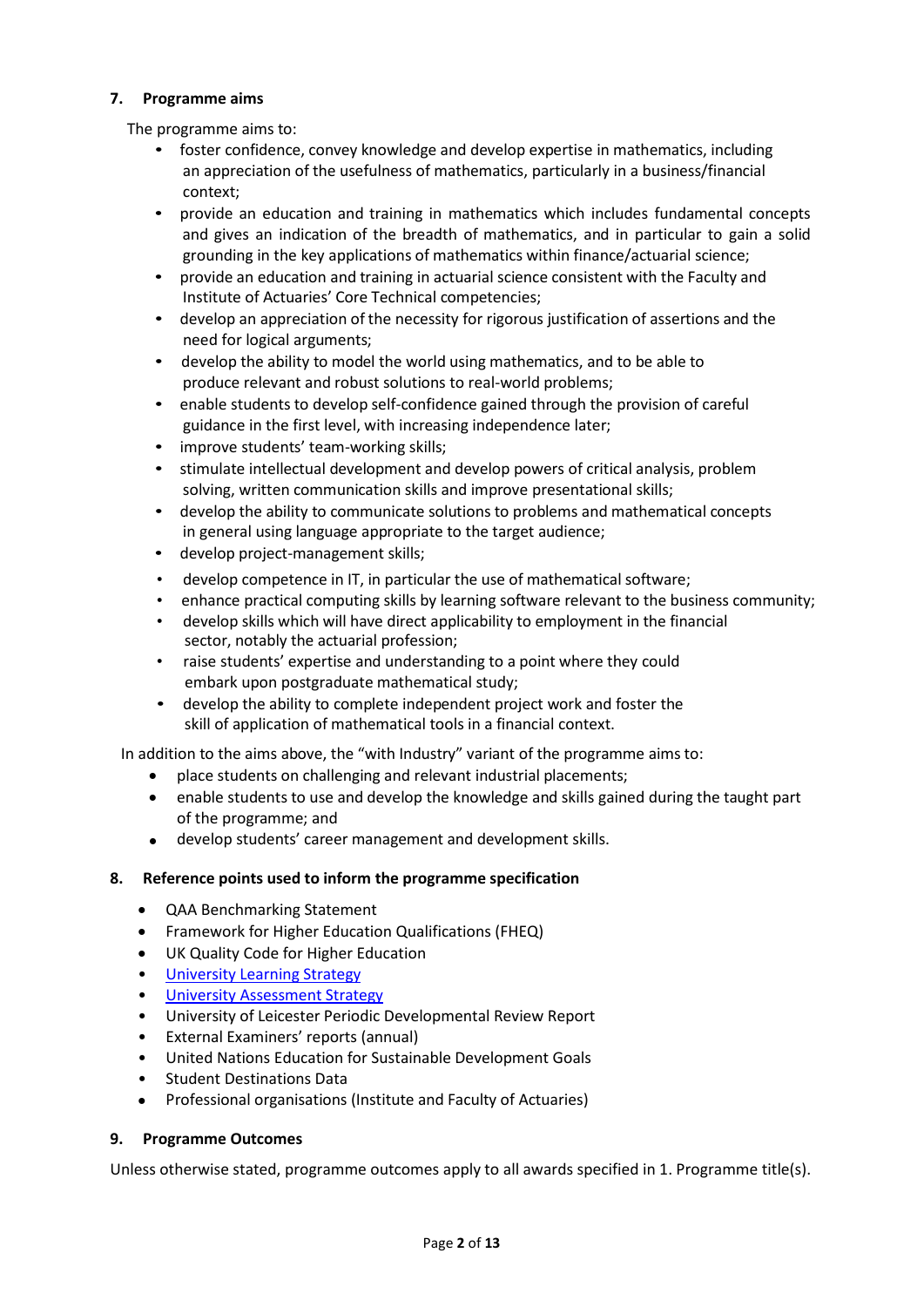## **Discipline specific knowledge and competencies**

## i) Mastery of an appropriate body of knowledge

| <b>Intended Learning</b><br><b>Outcomes</b>                                                                     | <b>Teaching and Learning Methods</b>                                                                        | <b>How Demonstrated?</b>                                                                                                                                                                                    |
|-----------------------------------------------------------------------------------------------------------------|-------------------------------------------------------------------------------------------------------------|-------------------------------------------------------------------------------------------------------------------------------------------------------------------------------------------------------------|
| Knowledge of basic theory,<br>basic techniques of<br>analysis, algebra, applied<br>mathematics, and statistics. | Lectures, specified reading,<br>problem classes. In addition,<br>elements of<br>eLearning are incorporated. | Written examinations, assessed<br>problems. Assessed practical<br>classes. Assessed case studies and<br>short projects. Final year project.<br>Specific projects undertaken on<br>placement (with industry) |
| Knowledge of key<br>techniques and algorithms<br>in actuarial science and<br>finance.                           | Lectures, specified reading,<br>problem classes. In addition,<br>elements of<br>eLearning are incorporated. | Written examinations, assessed<br>problems. Assessed practical<br>classes. Assessed case studies and<br>short projects. Final year project.<br>Specific projects undertaken on<br>placement (with industry) |
| Knowledge of basic<br>techniques, and model<br>problems.                                                        | Lectures, specified reading,<br>problem classes. In addition,<br>elements of<br>eLearning are incorporated. | Written examinations, assessed<br>problems. Assessed practical<br>classes. Assessed case studies and<br>short projects. Final year project.<br>Specific projects undertaken on<br>placement (with industry) |
| Knowledge of a computing<br>languages and software.                                                             | Computer practical classes.<br>Use of software packages on<br>placement (with industry)                     | Assessed practical<br>classes.<br>Placement reports (with industry)                                                                                                                                         |

## ii) Understanding and application of key concepts and techniques

| <b>Intended Learning</b>                                                                                                                                                | <b>Teaching and Learning Methods</b>                                                                                                                                                                                            | <b>How Demonstrated?</b>                                                                                                                    |
|-------------------------------------------------------------------------------------------------------------------------------------------------------------------------|---------------------------------------------------------------------------------------------------------------------------------------------------------------------------------------------------------------------------------|---------------------------------------------------------------------------------------------------------------------------------------------|
| <b>Outcomes</b>                                                                                                                                                         |                                                                                                                                                                                                                                 |                                                                                                                                             |
| Novel applications of basic<br>knowledge. Exposition of<br>logical structure. Ability to<br>generalise and specialise.                                                  | Lectures, tutorials, problem<br>classes, marked assignments.<br>Specific projects undertaken<br>on placement where<br>applicable<br>Lectures, tutorials, problem<br>classes, marked assignments.<br>Computer practical classes. | Written examination.<br>assessed problems, project<br>report. Formal report on<br>placement. Written<br>examinations, assessed<br>problems. |
| Ability to apply an algorithm<br>for the solution of a standard<br>problem.                                                                                             | Lectures, tutorials, problem<br>classes, marked assignments.<br>Specific projects undertaken<br>on placement where<br>applicable<br>Lectures, tutorials, problem<br>classes, marked assignments.<br>Computer practical classes. | Written examination.<br>assessed problems, project<br>report. Formal report on<br>placement. Written<br>examinations, assessed<br>problems. |
| Ability to apply standard<br>theorems to solve particular<br>problems. Mathematical<br>modeling. Application of<br>computer algorithms for<br>solving finance problems. | Lectures, tutorials, problem<br>classes, marked assignments.<br>Specific projects undertaken<br>on placement where<br>applicable<br>Lectures, tutorials, problem<br>classes, marked assignments.<br>Computer practical classes. | Assessed practical classes.                                                                                                                 |
| Applications of mathematical<br>theory in an industrial setting<br>(with industry)                                                                                      | Working through exercises in<br>industrial placement record book.<br>Specific projects undertaken on<br>placement where applicable                                                                                              | Industrial placement record tasks on<br>Blackboard, including formal report<br>on placement.                                                |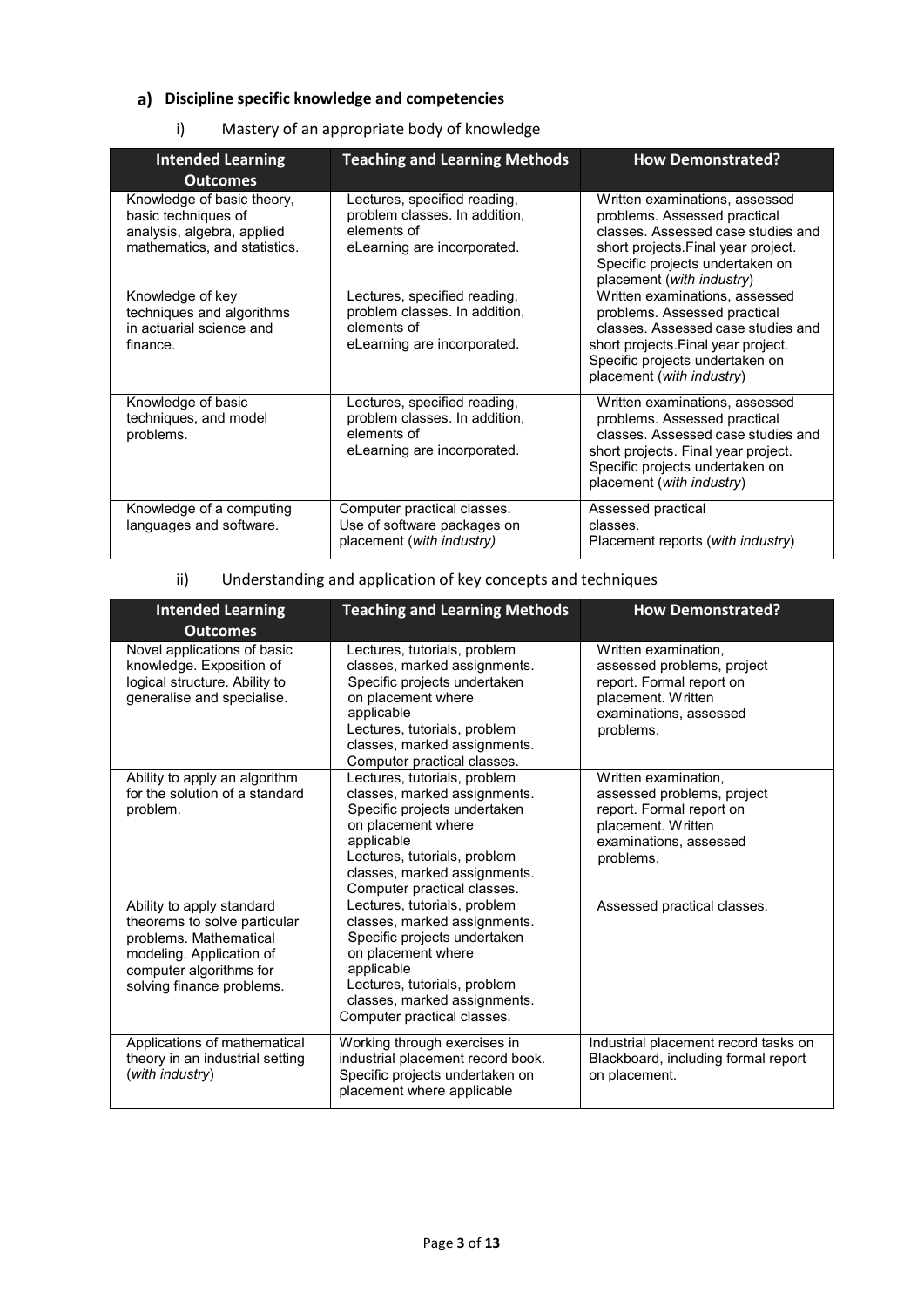### iii) Critical analysis of key issues

| <b>Intended Learning</b><br><b>Outcomes</b>                                                                                                                                                                                     | <b>Teaching and Learning Methods</b>                                                                                                           | <b>How Demonstrated?</b>                                                                     |
|---------------------------------------------------------------------------------------------------------------------------------------------------------------------------------------------------------------------------------|------------------------------------------------------------------------------------------------------------------------------------------------|----------------------------------------------------------------------------------------------|
| Analysis of problem and<br>selection of appropriate proof<br>or solution strategy. Critical<br>appraisal of solutions.<br>Analyse<br>and solve `messily defined'<br>finance management<br>problems. Analysis of IT<br>problems. | Lectures, problem classes,<br>feedback on assessed problems,<br>project supervision.                                                           | Written examinations.<br>assessed problems, Project<br>report.                               |
| Analysis of how projects are set<br>up and managed within an<br>industrial setting (with industry)                                                                                                                              | Working through exercises in<br>industrial placement record on<br>Blackboard. Specific projects<br>undertaken on placement where<br>applicable | Industrial placement record tasks on<br>Blackboard, including formal report on<br>placement. |

## iv) Clear and concise presentation of material

| <b>Intended Learning</b><br><b>Outcomes</b>                                                                                                            | <b>Teaching and Learning Methods</b>                                                                                                                 | <b>How Demonstrated?</b>                                                                                           |
|--------------------------------------------------------------------------------------------------------------------------------------------------------|------------------------------------------------------------------------------------------------------------------------------------------------------|--------------------------------------------------------------------------------------------------------------------|
| Presentation of results<br>(both informal and to a<br>variety of audiences),<br>participation in scientific<br>discussion.                             | Tutorials, Group workshops,<br>Presentation workshops, project<br>supervision. Feedback on<br>assessed written pieces.                               | Group presentations.<br>Project presentations.<br>Specific projects<br>undertaken on placement<br>where applicable |
| Ability to write coherent<br>reports. Software<br>presentation.                                                                                        | Guidance from project supervisor.                                                                                                                    | Assessed essays.<br>Project presentation.                                                                          |
| Presentation of mathematical<br>ideas to a mixed audience<br>(i.e. not all mathematically-<br>trained) within an industrial<br>setting (with industry) | Working through exercises in<br>industrial placement record tasks on<br>Blackboard. Specific projects<br>undertaken on placement where<br>applicable | Industrial placement record tasks on<br>Blackboard, including formal report<br>on placement.                       |

## v) Critical appraisal of evidence with appropriate insight

| <b>Intended Learning</b><br><b>Outcomes</b> | Teaching and Learning Methods | <b>How Demonstrated?</b> |
|---------------------------------------------|-------------------------------|--------------------------|
| Project design.                             | Project supervision.          | Project reports.         |

## vi) Other discipline specific competencies

| <b>Intended Learning</b><br><b>Outcomes</b>                           | <b>Teaching and Learning Methods</b>                                                            | <b>How Demonstrated?</b>                                                                                                                                    |
|-----------------------------------------------------------------------|-------------------------------------------------------------------------------------------------|-------------------------------------------------------------------------------------------------------------------------------------------------------------|
| Knowledge of mathematical<br>software such as R,<br>MATLAB and MAPLE. | Lab classes, and purpose<br>designed handbooks.                                                 | Log books of practical<br>sessions. Reflective blogs.                                                                                                       |
| Mathematical modeling skills.<br>Language of finance.                 | Group projects. Project and<br>lectures, eLearning.<br>Use of software packages on<br>placement | Project reports. Written<br>examinations and presentations.<br>Industrial placement record tasks on<br>Blackboard, including formal report<br>on placement. |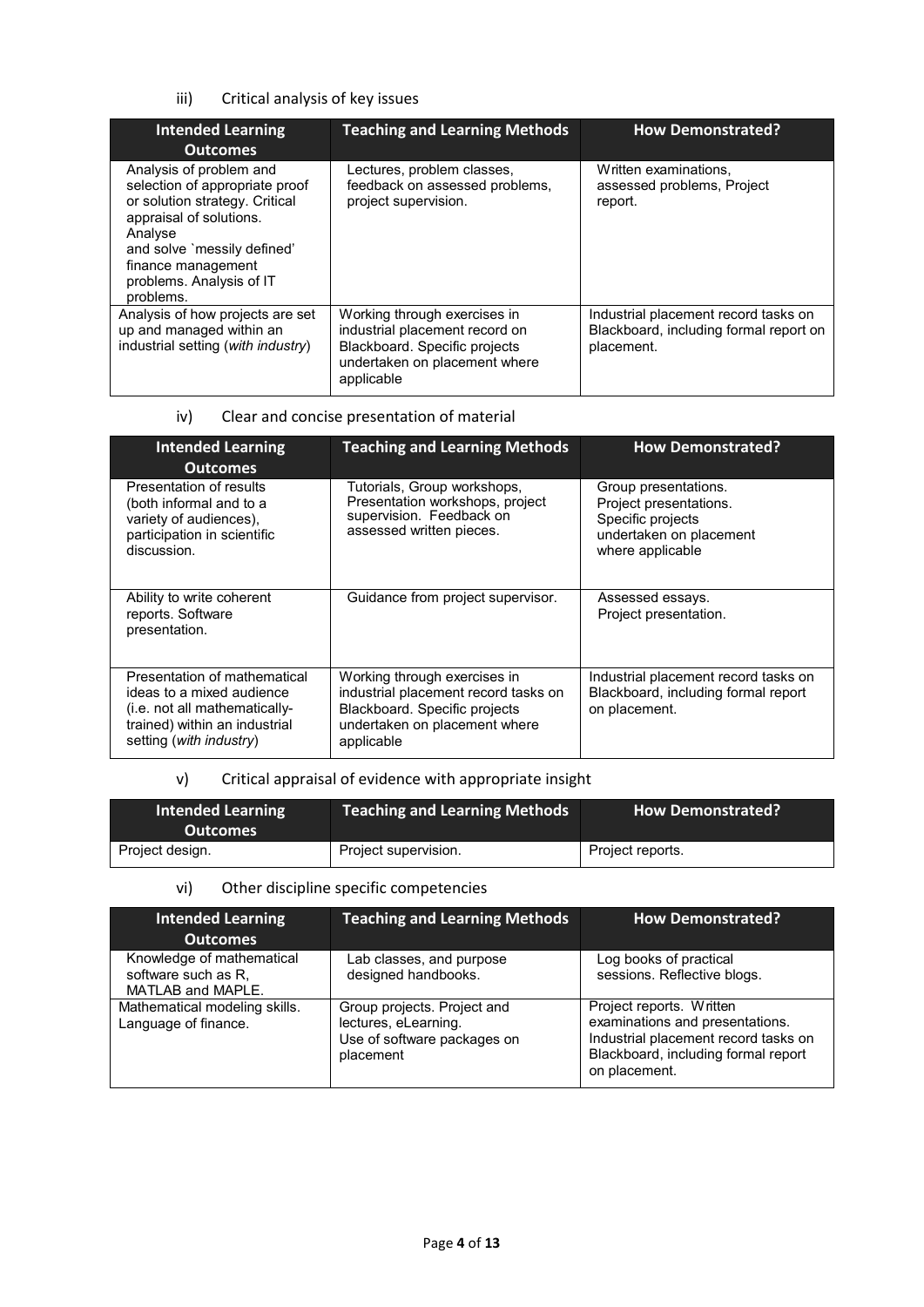## **Transferable skills**

### i) Oral communication

| <b>Intended Learning</b><br><b>Outcomes</b> | <b>Teaching and Learning Methods</b>                                                                           | <b>How Demonstrated?</b>                                      |
|---------------------------------------------|----------------------------------------------------------------------------------------------------------------|---------------------------------------------------------------|
| Response to questioning                     | Tutorials, workshops.                                                                                          |                                                               |
| Scientific communication.                   | Tutorials, workshops.                                                                                          |                                                               |
| Project presentation.                       | Project supervision,<br>presentation workshops.<br>Presentation opportunities on<br>placement where applicable | Presentation assessment. Industrial<br>placement record tasks |

### ii) Written communication

| <b>Intended Learning</b><br><b>Outcomes</b>                                                                                                                                                                           | <b>Teaching and Learning Methods</b>                                                 | <b>How Demonstrated?</b>                                                                     |
|-----------------------------------------------------------------------------------------------------------------------------------------------------------------------------------------------------------------------|--------------------------------------------------------------------------------------|----------------------------------------------------------------------------------------------|
| Report writing.                                                                                                                                                                                                       | Project supervisions.                                                                | Assessed reports.                                                                            |
| Mathematical communication.                                                                                                                                                                                           | Tutorials.                                                                           | Assessed questions.                                                                          |
| Presenting technical                                                                                                                                                                                                  | Opportunities for written reports<br>while on placement. Formal<br>placement report. | Industrial placement record tasks on<br>Blackboard, including formal report<br>on placement. |
| information<br>to peers and tutors in<br>an appropriate form<br>and communicating<br>technical<br>information and mathematical<br>arguments in an appropriate<br>form for a given audience (with<br><i>industry</i> ) |                                                                                      |                                                                                              |

### iii) Information technology

| <b>Intended Learning</b><br><b>Outcomes</b>                                              | <b>Teaching and Learning Methods</b>                      | <b>How Demonstrated?</b>                                                      |
|------------------------------------------------------------------------------------------|-----------------------------------------------------------|-------------------------------------------------------------------------------|
| Use of Windows. Use of<br>specialist packages. Office<br>software including mathematical | Induction, Laboratories,<br>Use of specialist packages on | Marked project work. Project reports.<br>Industrial placement record tasks on |
| software.                                                                                | placement                                                 | Blackboard, including formal report<br>on placement                           |

### iv) Numeracy

| <b>Intended Learning</b><br><b>Outcomes</b> | <b>Teaching and Learning Methods</b>                               | <b>How Demonstrated?</b>                                                                             |
|---------------------------------------------|--------------------------------------------------------------------|------------------------------------------------------------------------------------------------------|
| Use of analytical and graphical<br>methods. | Throughout programme<br>Use of specialist packages on<br>placement | Written examinations, project<br>reports. Use of analytical and<br>graphical<br>methods on placement |

## v) Team working

| <b>Intended Learning</b><br><b>Outcomes</b>                | <b>Teaching and Learning Methods</b>      | <b>How Demonstrated?</b> |
|------------------------------------------------------------|-------------------------------------------|--------------------------|
| Scientific discussion.<br>Organization, time<br>management | Group problem solving.<br>Group projects. | Group assessment.        |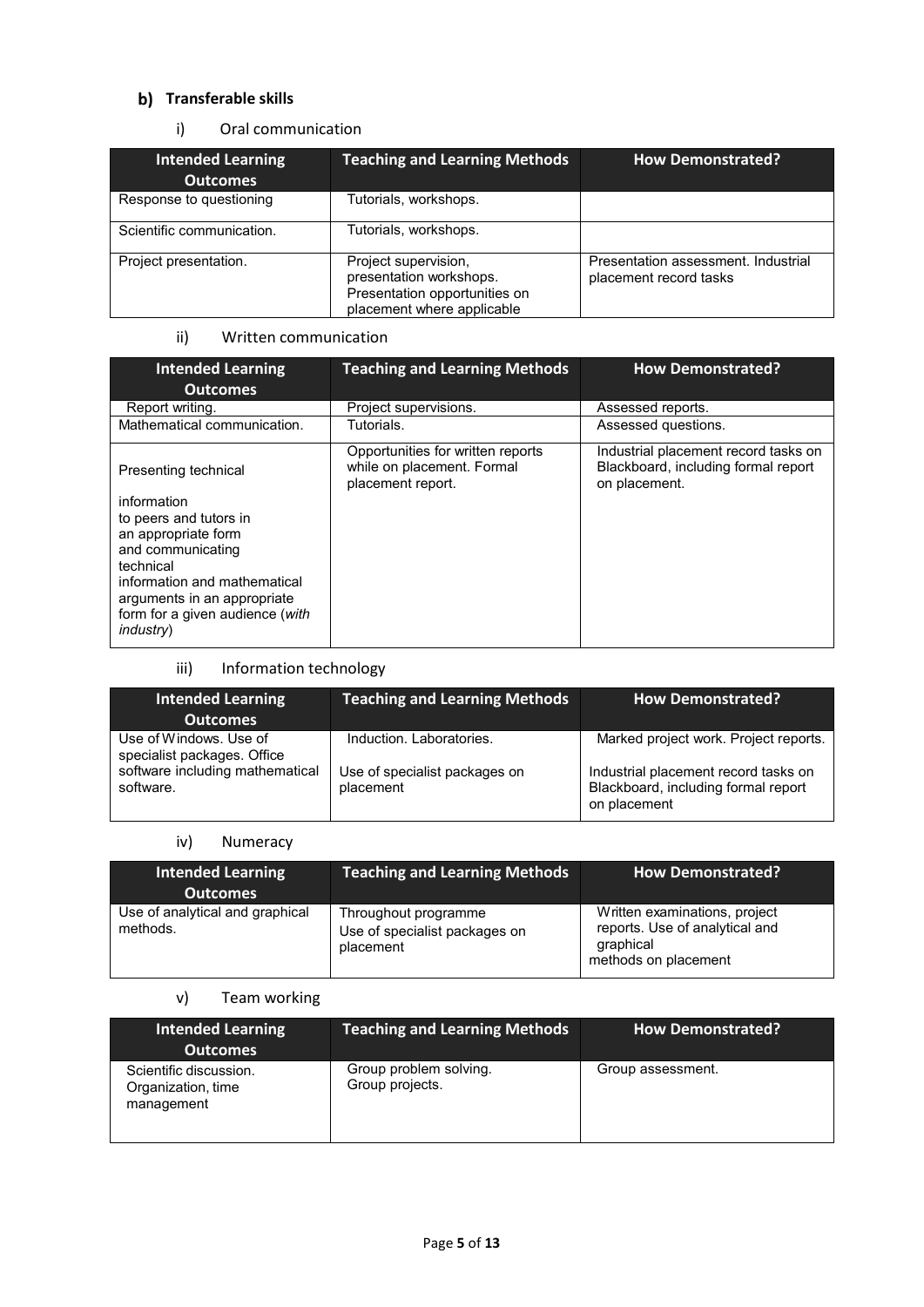| <b>Intended Learning</b><br><b>Outcomes</b>                                                                          | <b>Teaching and Learning Methods</b>                                                                  | <b>How Demonstrated?</b>                                                                     |
|----------------------------------------------------------------------------------------------------------------------|-------------------------------------------------------------------------------------------------------|----------------------------------------------------------------------------------------------|
| Team working in an<br>industrial setting (with<br><i>industry</i> )                                                  | Experience of working within a<br>commercial organization. Working<br>through exercises in industrial | Industrial placement record tasks on<br>Blackboard, including formal report<br>on placement. |
| Work with other team<br>members to identify,<br>distribute and undertake<br>tasks necessary to<br>complete a project | placement record book. Specific<br>projects undertaken on placement<br>where applicable               |                                                                                              |
| Communicate effectively<br>with other team members<br>to ensure effective<br>operation of the team                   |                                                                                                       |                                                                                              |
| Demonstrate ability to<br>choose a format and<br>communication<br>appropriate to your work<br>environment            |                                                                                                       |                                                                                              |
| Critically review your own<br>written or oral<br>communication skills<br>Select self-<br>development activities      |                                                                                                       |                                                                                              |

## vi) Problem solving

| <b>Intended Learning</b><br><b>Outcomes</b>                                                                    | <b>Teaching and Learning Methods</b>                                                                                                                                                                      | <b>How Demonstrated?</b>                                                                    |
|----------------------------------------------------------------------------------------------------------------|-----------------------------------------------------------------------------------------------------------------------------------------------------------------------------------------------------------|---------------------------------------------------------------------------------------------|
| Analysis, breakdown,<br>synthesis,<br>critical examination.<br>Mathematical modeling<br>skills.                | Lectures, problem workshops, group<br>work, projects.                                                                                                                                                     | Marked problems, group work<br>assessment, project assessment.                              |
| Problem analysis and solution<br>for<br>`messily defined' problems in an<br>industrial setting (with industry) | Experience of working within a<br>commercial organization. Working<br>through exercises in industrial<br>placement record on Blackboard.<br>Specific projects undertaken on<br>placement where applicable | Industrial placement record tasks on<br>Blackboard, including formal report<br>on placement |

# vii) Information handling

| <b>Intended Learning</b><br><b>Outcomes</b>                                                                 | <b>Teaching and Learning Methods</b>                                                                 | <b>How Demonstrated?</b>                                                                                          |
|-------------------------------------------------------------------------------------------------------------|------------------------------------------------------------------------------------------------------|-------------------------------------------------------------------------------------------------------------------|
| Conduct background<br>research<br>and literature surveys.<br>Summarise content from<br>information sources. | Project supervision.                                                                                 | Individual project reports.                                                                                       |
| Ability to learn in DL mode,<br>including elearning.                                                        | Experience of working within a<br>commercial organization at a<br>distance<br>eLearning-mode module. | Industrial placement record tasks<br>on Blackboard, including formal<br>report on placement<br>Module assessment. |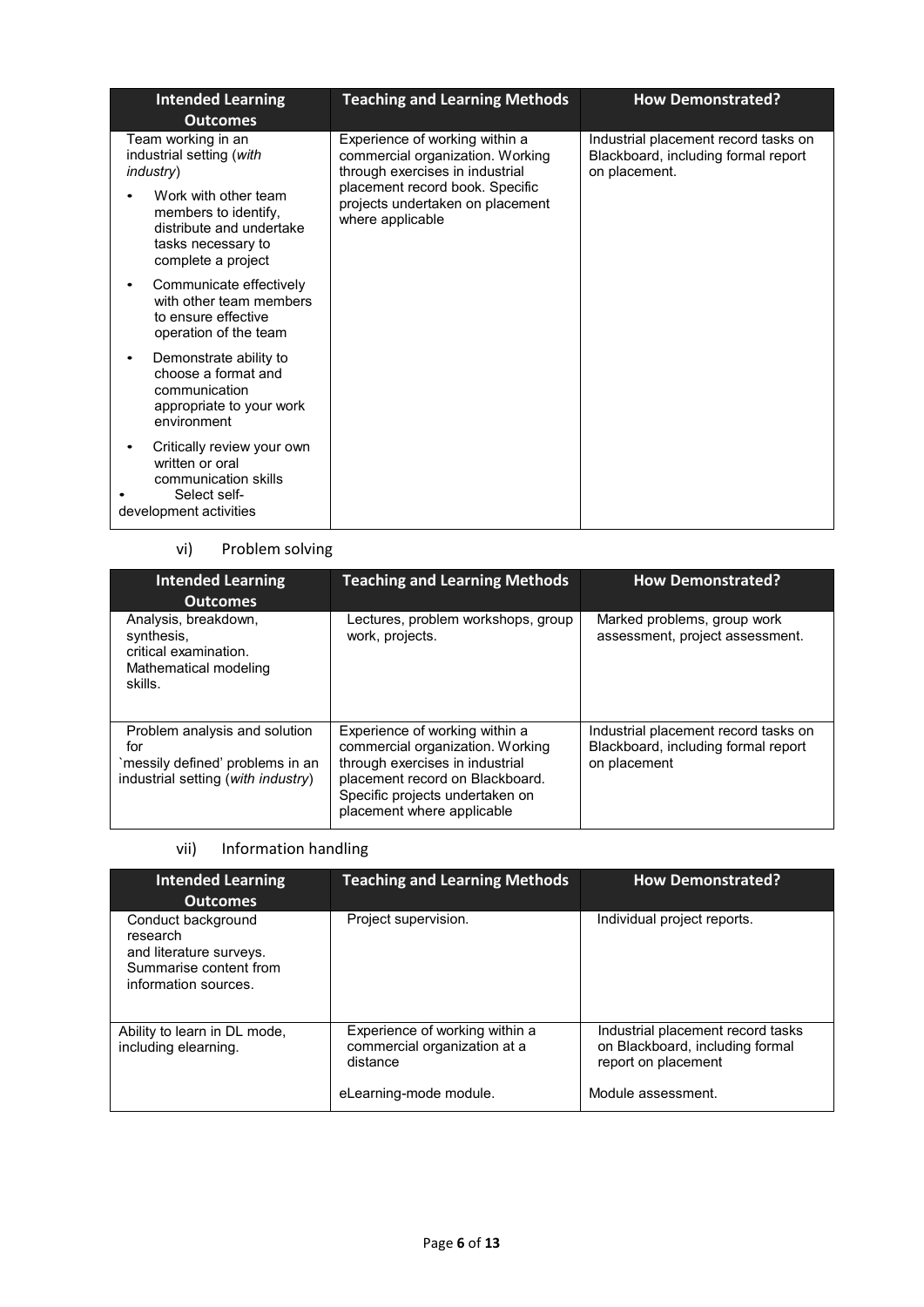viii) Skills for lifelong learning

| <b>Intended Learning</b><br><b>Outcomes</b> | <b>Teaching and Learning Methods</b>                                                                                            | <b>How Demonstrated?</b>                                                                                           |
|---------------------------------------------|---------------------------------------------------------------------------------------------------------------------------------|--------------------------------------------------------------------------------------------------------------------|
| Study skills.                               | Resource based learning. Study<br>skills booklet.                                                                               | Examinations, assessed<br>problems, project assessments.                                                           |
| Independence and time<br>management.        | Structured support<br>decreasing through years.<br>Experience of working<br>within a commercial<br>organization (with industry) | Meeting deadlines. Industrial<br>placement record tasks on<br>Blackboard, including formal report<br>on placement. |
| Careers and business<br>awareness.          | Careers workshops. Business based<br>project. Guest speakers. Placements                                                        | Project reports. Destinations data.                                                                                |
| Information retrieval.                      | Induction library session. Study skills<br>handbook. Project supervision.                                                       | Successful feedback from<br>placements.                                                                            |

### **10. Progression points**

This programme follows the standard Scheme of Progression set out i[n Senate Regulations](http://www.le.ac.uk/senate-regulations) – see the version of Senate Regulation 5 governing undergraduate programmes relevant to the year of entry.

Students will revert to the degree without industry version of their course if:

- they fail to acquire a placement; or
- they fail any modules requiring re-sits in the placement year unless subject to mitigation; or
- their credit-weighted average for year 2 is less than 50%; or
- they fail to pass the assessment related to the placement; or
- the placement is terminated through no fault of the student after less than 9 months and no suitable alternative placement can be found.

In the event that a module requires a re-sit with mitigation (i.e. is uncapped), and the student has met all the other criteria, arrangements will be made for the student to re-sit the module and continue with the placement secured.

In cases where a student has failed to meet a requirement to progress he or she will be required to withdraw from the course

### **11. Criteria for award and classification**

This programme follows the standard scheme of undergraduate award and classification set out in [Senate Regulations](http://www.le.ac.uk/senate-regulations) – see the version of *Senate Regulation 5 governing undergraduate programmes* relevant to the year of entry.

### **12. Special features**

Options for this degree include: Year in Industry between second and third years.

Despite both being accredited by the Institute and Faculty of Actuaries, the BSc differs significantly from the MSc Actuarial Sciences. In the BSc, the understanding of the mathematics is at a lower level (commensurate with what one would expect in an undergraduate mathematics degree in a good university such as Leicester). There is also an appreciation of how the mathematics is applied in a variety of real-life situations, but these are significantly more limited in scope and complexity than those studied in the MSc. Throughout the BSc, emphasis will be placed on developing broad practical and algorithmic skills relevant to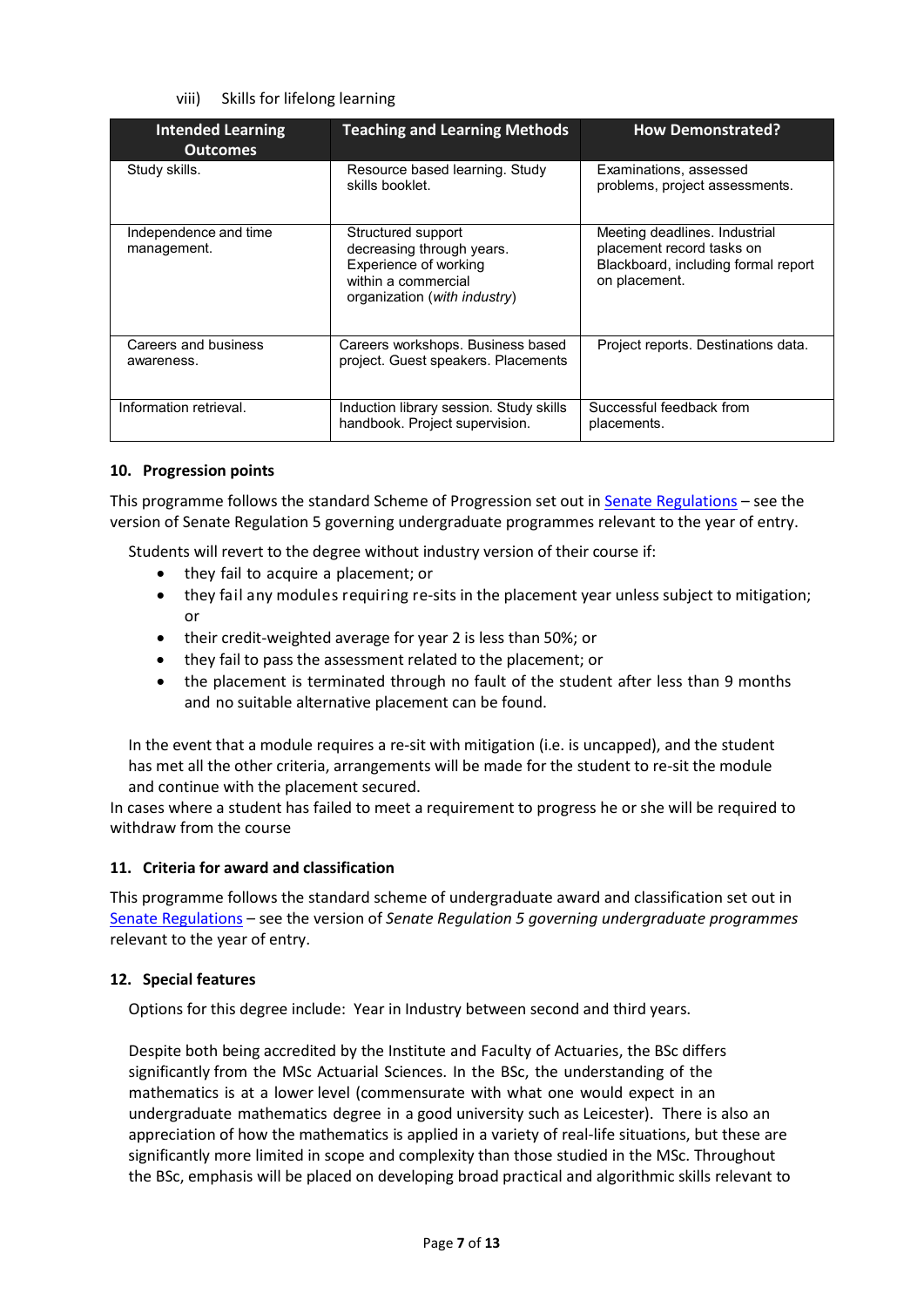the financial/actuarial sector, while teaching the general mathematical principles common to UK mathematics undergraduate programmes.

The BSc programme will be taught using computer classes, problem classes and skills sessions in addition to appropriately-paced traditional lectures. Some elements of supported eLearning will be used to develop independent-learning skills necessary for later professional studies. Assessment will be via course work, computational exercises, projects and written exams. In contrast to the MSc's mini-projects present in each module, the BSc follows the model used by other undergraduate programmes by having a single supervisor led final-year project (although some limited use of mini projects will be made in particular BSc modules).

### **13. Indications of programme quality**

QAA subject review [www/qaa.org/], external examiners reports ("the performance of the students is comparable with similar high-quality UK institutions"), subject benchmark[s](http://www.qaa.ac.uk/crntwork/benchmark/phase2/mathematics.pdf) [\[www.qaa.ac.uk/crntwork/benchmark/phase2/mathematics.pdf\],](http://www.qaa.ac.uk/crntwork/benchmark/phase2/mathematics.pdf) dispensation from professional qualifications.

### **14. External Examiner(s) reports**

The details of the External Examiner(s) for this programme and the most recent External Examiners' reports for this programme can be found at [exampapers@Leicester](https://exampapers.le.ac.uk/) [log-in required]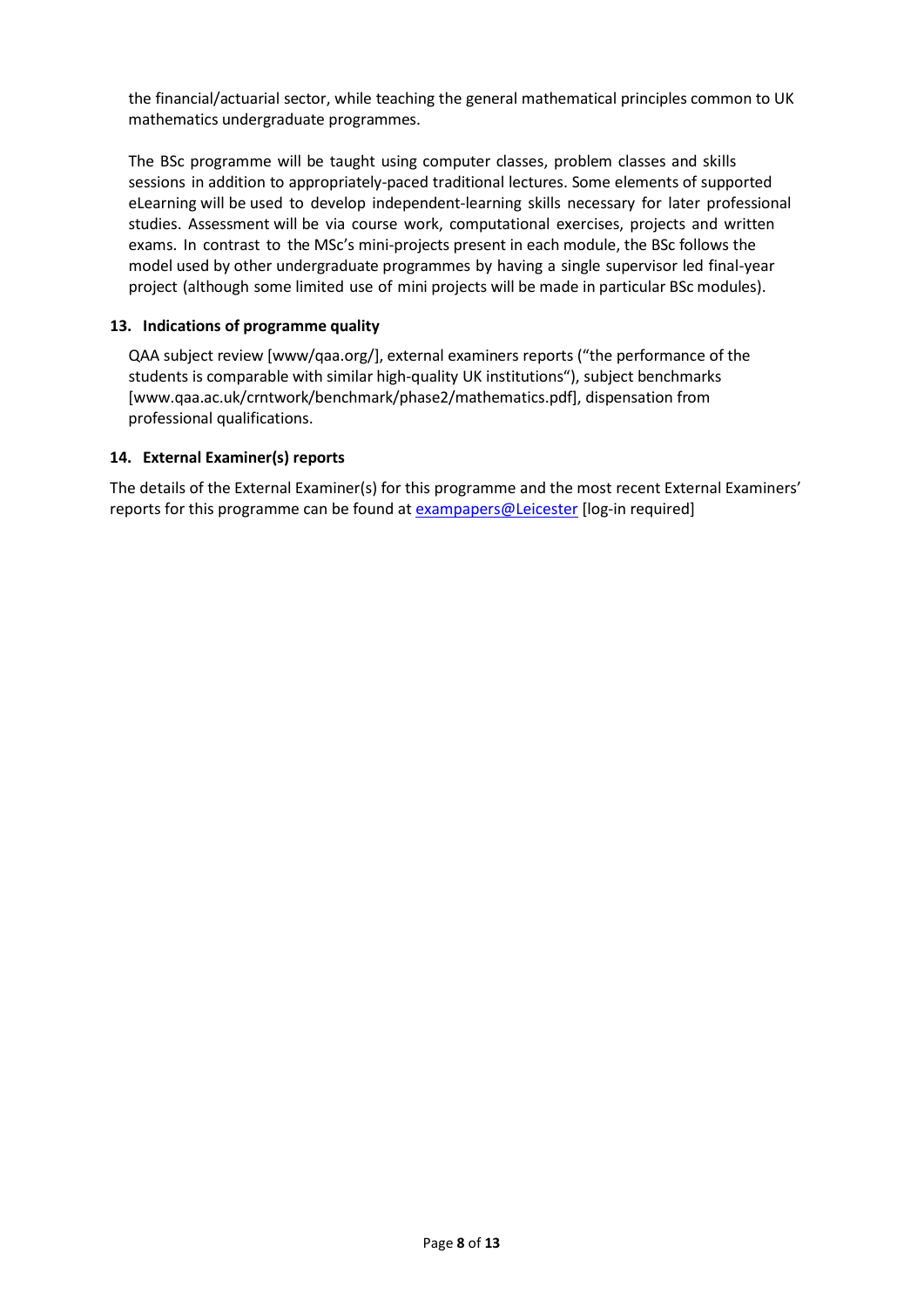

# **Programme Specification (Undergraduate) FOR ENTRY YEAR: 2022/23**

**Date created:** 21/04/2021 **Last amended:** 02/03/2022 **Version no.** 1

## **Appendix 1: Programme structure (programme regulations)**

The University regularly reviews its programmes and modules to ensure that they reflect the current status of the discipline and offer the best learning experience to students. On occasion, it may be necessary to alter particular aspects of a course or module.

BSc Mathematics and Actuarial Science All Variants

## **Level 4/Year 1 2022/23**

Credit breakdown

| <b>Status</b> | <b>Year long</b> | Semester 1 | Semester 2 |
|---------------|------------------|------------|------------|
| Core          | 60 credits       | 30 credits | 30 credits |
| Optional      | n/a              | n/a        | n/a        |

120 credits in total

## Core modules

| <b>Delivery period</b> | Code   | <b>Title</b>                   | <b>Credits</b> |
|------------------------|--------|--------------------------------|----------------|
| Year long              | MA1014 | <b>Calculus &amp; Analysis</b> | 30 credits     |
| Year long              | MA1114 | Linear Algebra                 | 30 credits     |
| Sem 1                  | MA1061 | Probability                    | 15 credits     |
| Sem 1                  | MA1407 | <b>Business Microeconomics</b> | 15 credits     |
| Sem <sub>2</sub>       | MA1202 | <b>Introductory Statistics</b> | 15 credits     |
| Sem <sub>2</sub>       | MA1402 | <b>Business Macroeconomics</b> | 15 credits     |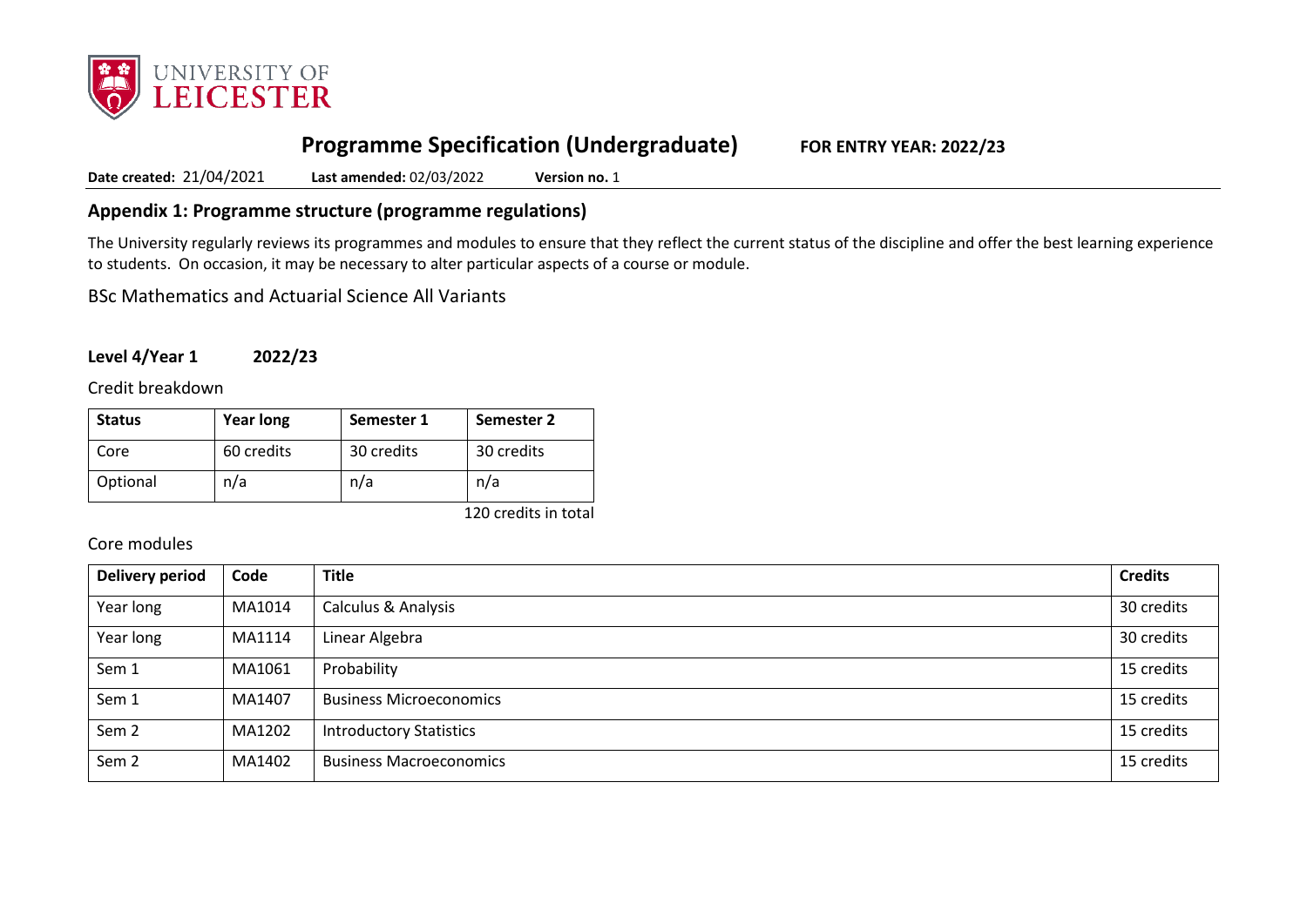## **Notes**

n/a

# **Level 5/Year 2 2023/24**

Credit breakdown

| <b>Status</b> | <b>Year long</b> | Semester 1 | Semester 2 |
|---------------|------------------|------------|------------|
| Core          | n/a              | 60 credits | 60 credits |
| Optional      | n/a              | n/a        | n/a        |

120 credits in total

## Core modules

| <b>Delivery period</b> | Code   | <b>Title</b>                                    | <b>Credits</b> |
|------------------------|--------|-------------------------------------------------|----------------|
| Sem 1                  | MA2401 | <b>Actuarial Modelling 1</b>                    | 15 credits     |
| Sem 1                  | MA2404 | <b>Markov Processes</b>                         | 15 credits     |
| Sem 1                  | MA2403 | Statistical Distributions and Inference         | 15 credits     |
| Sem 1                  | MA2514 | Actuarial Professional Skills and Employability | 15 credits     |
| Sem <sub>2</sub>       | MA2405 | <b>Actuarial Modelling 2</b>                    | 15 credits     |
| Sem <sub>2</sub>       | MA2414 | <b>Survival Models</b>                          | 15 credits     |
| Sem 2                  | MA2206 | <b>Statistical Data Analysis</b>                | 15 credits     |
| Sem <sub>2</sub>       | MA2402 | <b>Business Finance</b>                         | 15 credits     |

**Notes**

n/a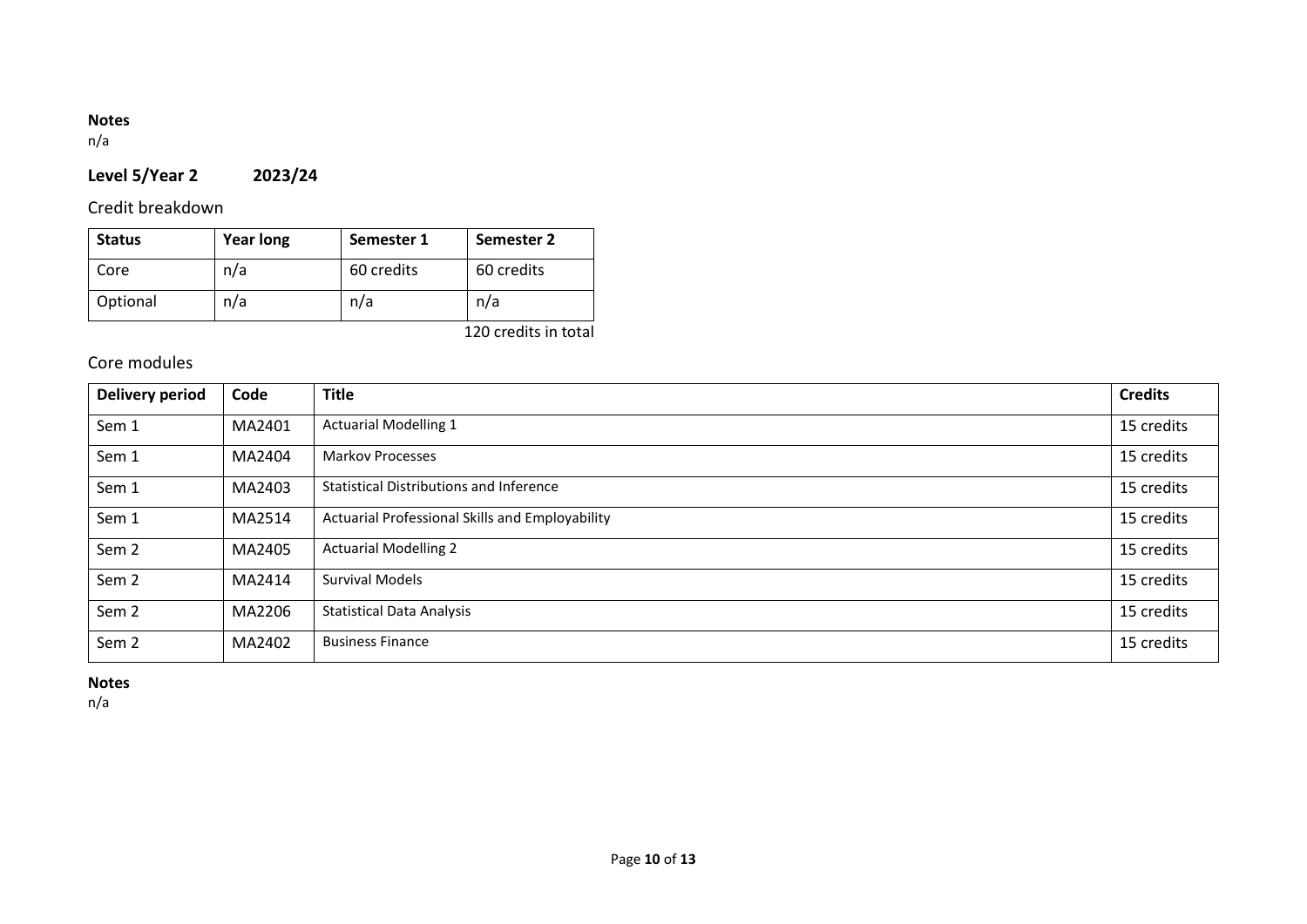# **Level 6/Year 3 2024/25**

## Credit breakdown

| <b>Status</b> | <b>Year long</b> | Semester 1 | Semester 2 |
|---------------|------------------|------------|------------|
| Core          | n/a              | 30 credits | 30 credits |
| Optional      | n/a              | 30 credits | 30 credits |

120 credits in total

## Core modules

| Delivery period  | Code   | <b>Title</b>                               | <b>Credits</b> |
|------------------|--------|--------------------------------------------|----------------|
| Year long        | MA3515 | <b>Actuarial Project</b>                   | 30 credits     |
| Sem 1            | MA3471 | <b>Financial Engineering for Actuaries</b> | 15 credits     |
| Sem <sub>2</sub> | MA3266 | <b>Liability Modelling</b>                 | 15 credits     |

## **Notes**

# Option modules

| <b>Delivery period</b> | Code   | <b>Title</b>                             | <b>Credits</b> |
|------------------------|--------|------------------------------------------|----------------|
| Semester 1             | MA3077 | <b>Operational Research</b>              | 15 credits     |
| Semester 1             | MN3133 | The Management and Shaping of Innovation | 15 credits     |
| Semester 1             | MA3407 | Business Microeconomics*                 | 15 credits     |
| Semester 1             | MA3419 | <b>Fundamentals of Data Science</b>      | 15 credits     |
| Semester 2             | MA3201 | <b>Generalised Linear Models</b>         | 15 credits     |
| Semester 2             | MA3022 | Data Mining and Neural Networks          | 15 credits     |
| Semester 2             | MA3511 | <b>Communicating Mathematics</b>         | 15 credits     |
| Semester 2             | MA3402 | Business Macroeconomics**                | 15 credits     |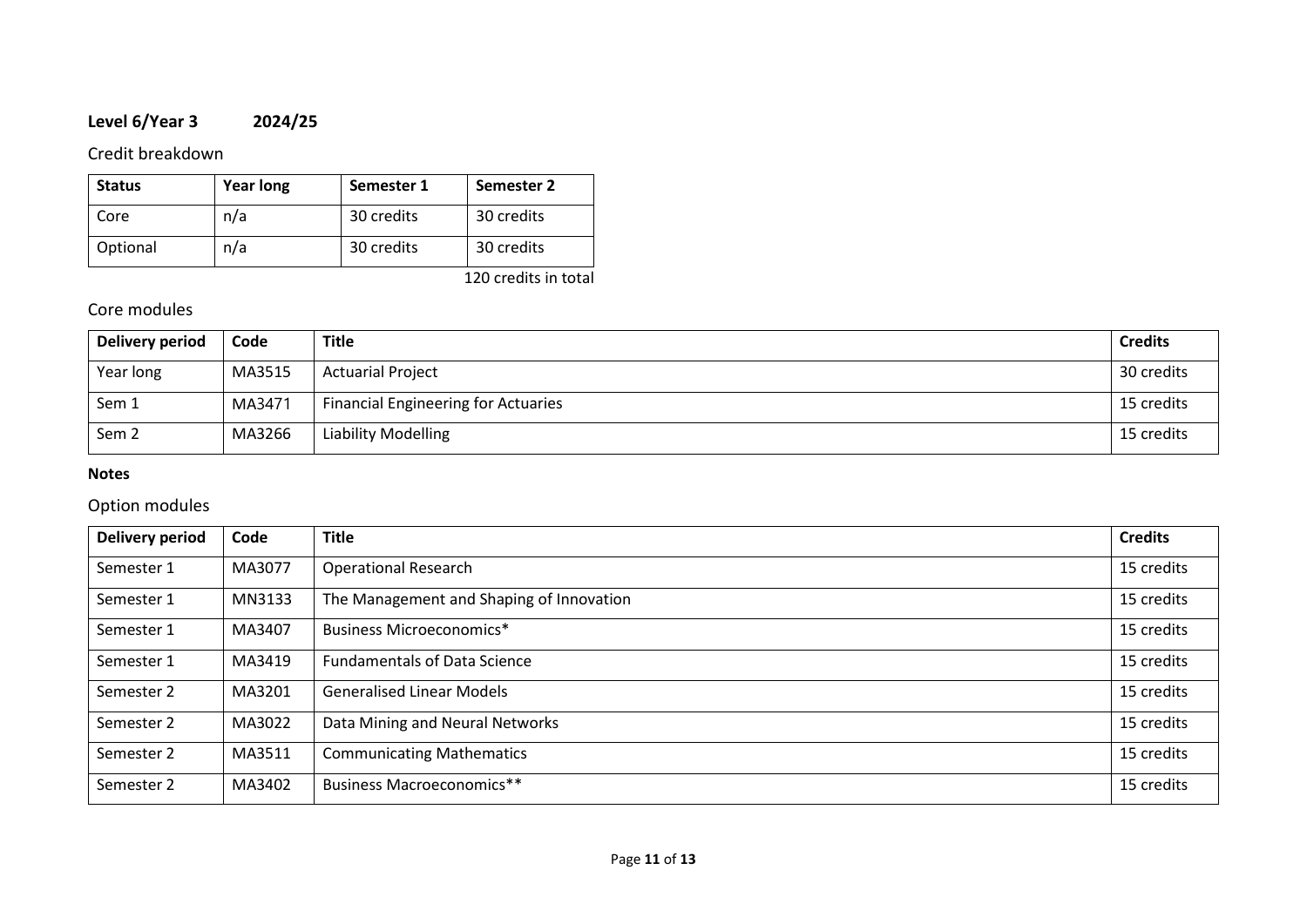| Delivery period | Code   | Title                                         | <b>Credits</b> |
|-----------------|--------|-----------------------------------------------|----------------|
| Semester 2      | MN3138 | Behavioural Finance and Investment Strategies | 15 credits     |

#### **Notes**

This is an indicative list of option modules and not definitive of what will be available. Option module choice is also subject to availability, timetabling, student number restrictions and, where appropriate, students having taken appropriate pre-requisite modules. **\*MA3407 cannot be taken if MA1407 already taken**

**\*\* MA3402 cannot be taken if MA1402 already taken**

## **BSc Mathematics and Actuarial Science with industry**

**The 'year in industry' variant of this programme is offered in accordance with the University'[s standard specification for year in industry programme variants](https://www2.le.ac.uk/offices/sas2/courses/documentation/undergraduate-programme-specification-content-for-year-in-industry-programme-variants)**

#### **Finding a placement**

Students are regarded as self-managing career professionals responsible for securing their own placements HOWEVER the University supports students to find placements via:

- 1. The employability programme, which enables students to position themselvesfor applications for work placements, internships and employment; and
- 2. A range of programmes designed to improve links with potential employers of mathematics undergraduates, including:
	- o Festival of Careers, including opportunities to meet employersfrom management and finance, and from science, technology and engineering sectors
	- o Interview and assessment centre sessions for students to practice interview skills
	- o Business projects embedded across programmes
	- $\circ$  Support in articulating skills in applications and CVs within the Professional Skills and Employability module
	- $\circ$  Opportunities to meet actuarial employers via actuarial society meetings across the year.

#### **Risk assessment of placements**

- 1. The Employability Resource Officer will inform the students about the procedure for confirming a placement with the Mathematics Department. This form will also be available from the departmental administrator.
- 2. **Stage 1**. This is completed by the student once a placement has been offered to them.
- 3. **Stage 2**. The departmental administrator inputs the basic data from the form on to the 'Placement information spreadsheet' and emails the placement provider the 'Placement Provider form' via email.
- 4. **Stage 3.** When the 'Placement provider form' is received back from the client the course tutor is responsible for using the information the forms contain to fill out the risk assessment form.
- 5. **Stage 4.** When the placement is deemed suitable, the course tutor informs the departmental administrator that the placement can be authorised. The authorised form is sent back to the students and placement provider.